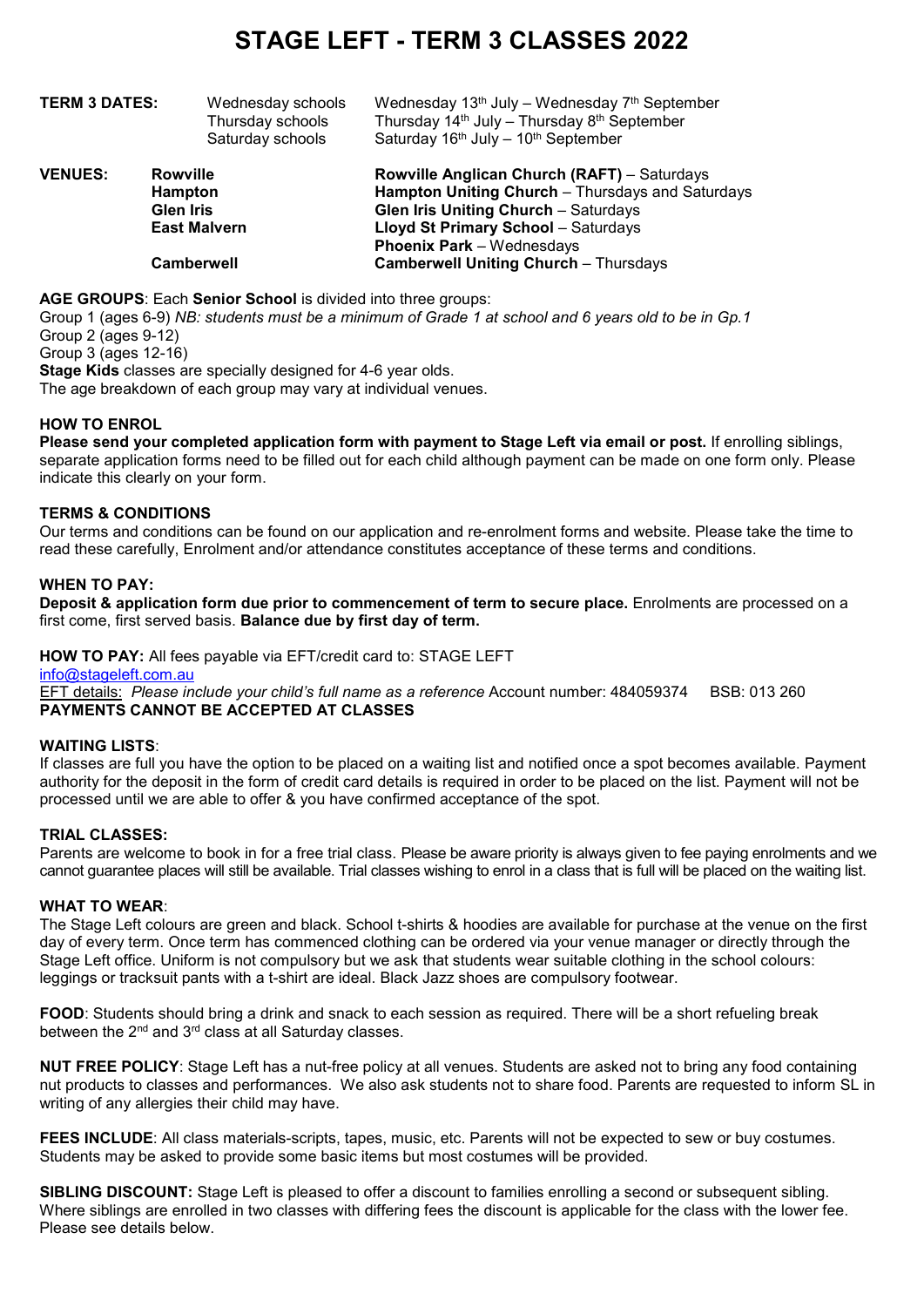**COVID SAFE**: All Stage Left classes are run following current Government guidelines for Covid safety. Vaccination requirements will be as per current Government directions.

# **WEEKEND SCHOOLS - TIMES and VENUES**

**VENUE 1: Lloyd St. Primary School** - Lloyd St. **East Malvern** (Entrance via Rothesay Ave.) **TIMES: Senior School** (ages 6-16) **School 1** 10am – 1pm Saturday<br>**Stage Kids** (ages 4-6) **Class 1** 9.30am - 11am Saturday **Stage Kids** (ages 4-6) **Class 1** 9.30am - 11am Saturday **VENUE 2: RAFT – Rowville Anglican Church (RAFT)** - 131 Taylors Lane (near corner of Kelletts Rd) **Rowville TIMES: Senior Schools** (ages 6-16) **School 1** 10am – 1pm Saturday<br>**Stage Kids** (ages 4-6) **Class 1** 9.30am - 11am Saturday **Stage Kids** (ages 4-6) **Class 1** 9.30am - 11am Saturday **VENUE 3: Hampton Uniting Church** - 17 Service St. **Hampton TIMES**: **Senior Schools** (ages 6-16) **School 1** 10am – 1pm Saturday **School 2** 2.30pm-5.30pm Saturday **Stage Kids** (ages 4-6) **Class 1** 9.30am - 11am Saturday **VENUE 4: Glen Iris Uniting Church** - 200 Glen Iris Rd. **Glen Iris TIMES: Senior Schools** (ages 6-16) **School 1** 2.30pm – 5.30pm Saturday<br>**Stage Kids** (ages 4-6) **Class 1** 3.45pm – 5.15pm Saturday

**Stage Kids** (ages 4-6) **Class 1** 3.45pm – 5.15pm Saturday

# **FEES & PAYMENT DETAILS – WEEKEND SCHOOLS**

# **SENIOR SCHOOLS WEEKEND** (ages 6-16)

1. Sat. 10am-1pm 2. Sat. 2.30pm-5.30pm (Glen Iris, Hampton and East Malvern only)<br>COST \$445 per term **Deposit** of \$95 payable with application **Balance** of \$350 payable by first day of term

#### **STAGE KIDS WEEKEND** (ages 4-6)

1. Sat. 9.30am-11am 2. Sat. 3.45-5.15pm (Glen Iris only)

**COST** \$250 per term **Deposit** of \$95 payable with application **Balance** of \$155 payable by first day of term

#### **SIBLING DISCOUNT WEEKEND (for second and subsequent siblings)**

**Senior School: COST** \$380 per term Payable by deposit of \$95 with application. Balance of \$285 payable by first day of term. **Stage Kids: COST** \$220 per term Payable by deposit of \$95 with application. Balance of \$125 payable by first day of term

## **\*Instalment Plan**

**Deposit** of \$95 with application **Balance** divided into two equal payments payable via two credit card instalments to be charged on **15/7/22 & 12/8/22** *\*Credit Card authority must be received by 15/7/22*